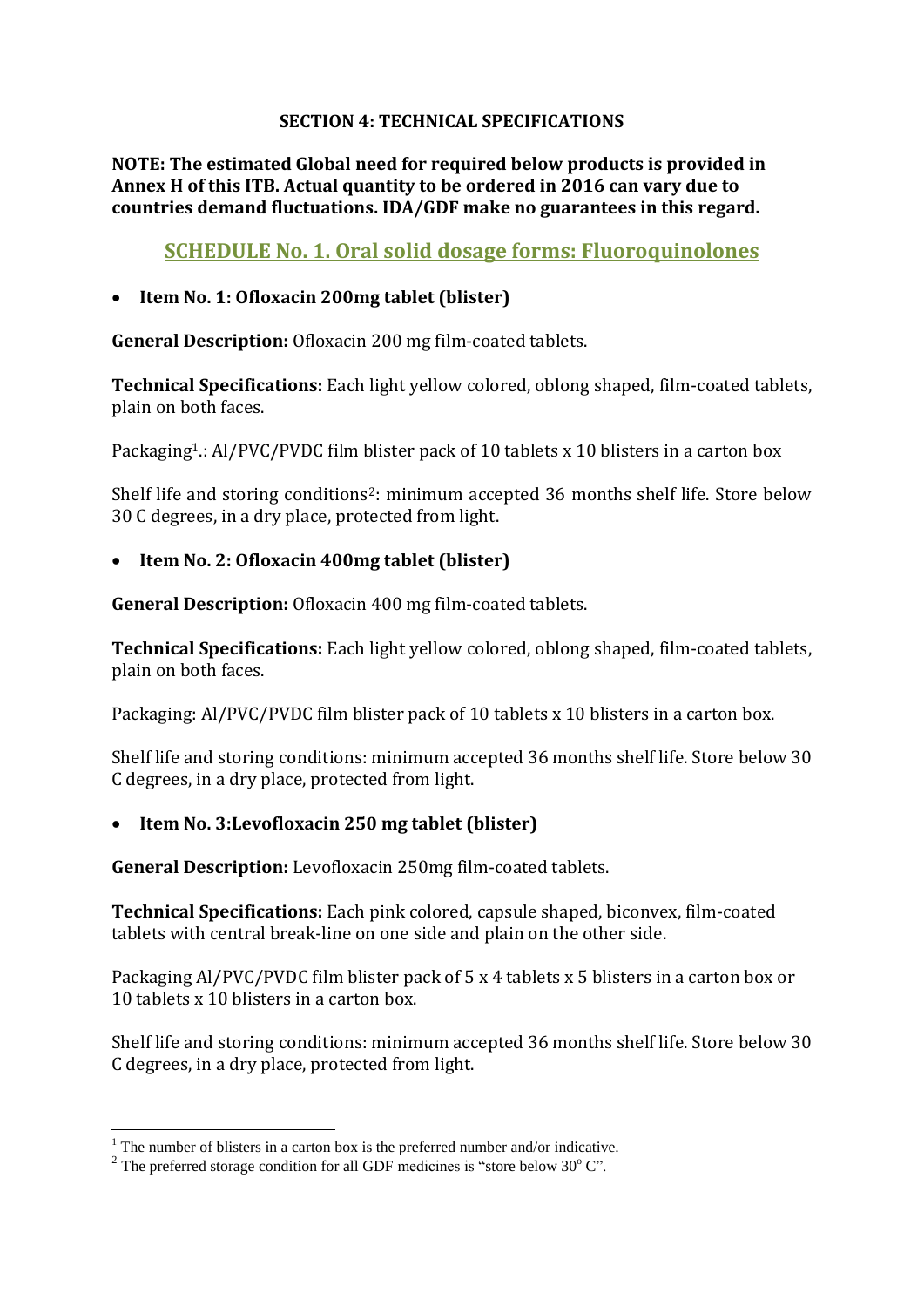# **Item No. 4: Levofloxacin 500 mg tablet (blister)**

**General Description:** Levofloxacin 500mg film-coated tablets.

**Technical Specifications:** Each peach colored, capsule shaped, biconvex, film-coated tablets with central break-line on one side and plain on the other side.

Packaging: Al/PVC/PVDC film blister pack of 10 tablets x10 blisters in a carton box.

Shelf life and storing conditions: minimum accepted 36 months shelf life. Store below 30 C degrees, in a dry place, protected from light.

# **Item No. 5: Levofloxacin 750 mg tablet (blister)**

**General Description:** Levofloxacin 750mg film-coated tablets.

**Technical Specifications:** Each brownish red colored, oval shaped, biconvex film coated tablets debossed 'T' & 64 on either side of a deep score line on one side of the tablet and deep score line on the other side.

Packaging: Al/PVC/PVDC film blister pack of 10 tablets x10 blisters in a carton box.

Shelf life and storing conditions: minimum accepted 36 months shelf life. Store below 30C degrees, in a dry place, protected from light.

# **Item No. 6: Moxifloxacin 400 mg tablet (blister/strips)**

**General Description:** Moxifloxacin 400mg film-coated tablets.

**Technical Specifications:** Each brick-red colored, capsule shaped, biconvex, filmcoated tablets, plain on both the sides. Excipients with known effects: 50 mg lactose monohydrate per tablet.

Packaging: Al/PVC/PVDC or Alu/Alu strips of 10 tablets x 10 blister in a carton box.

Shelf life and storing conditions: minimum accepted 36 months shelf life. Store below 25 C degrees, in a dry place, protected from light.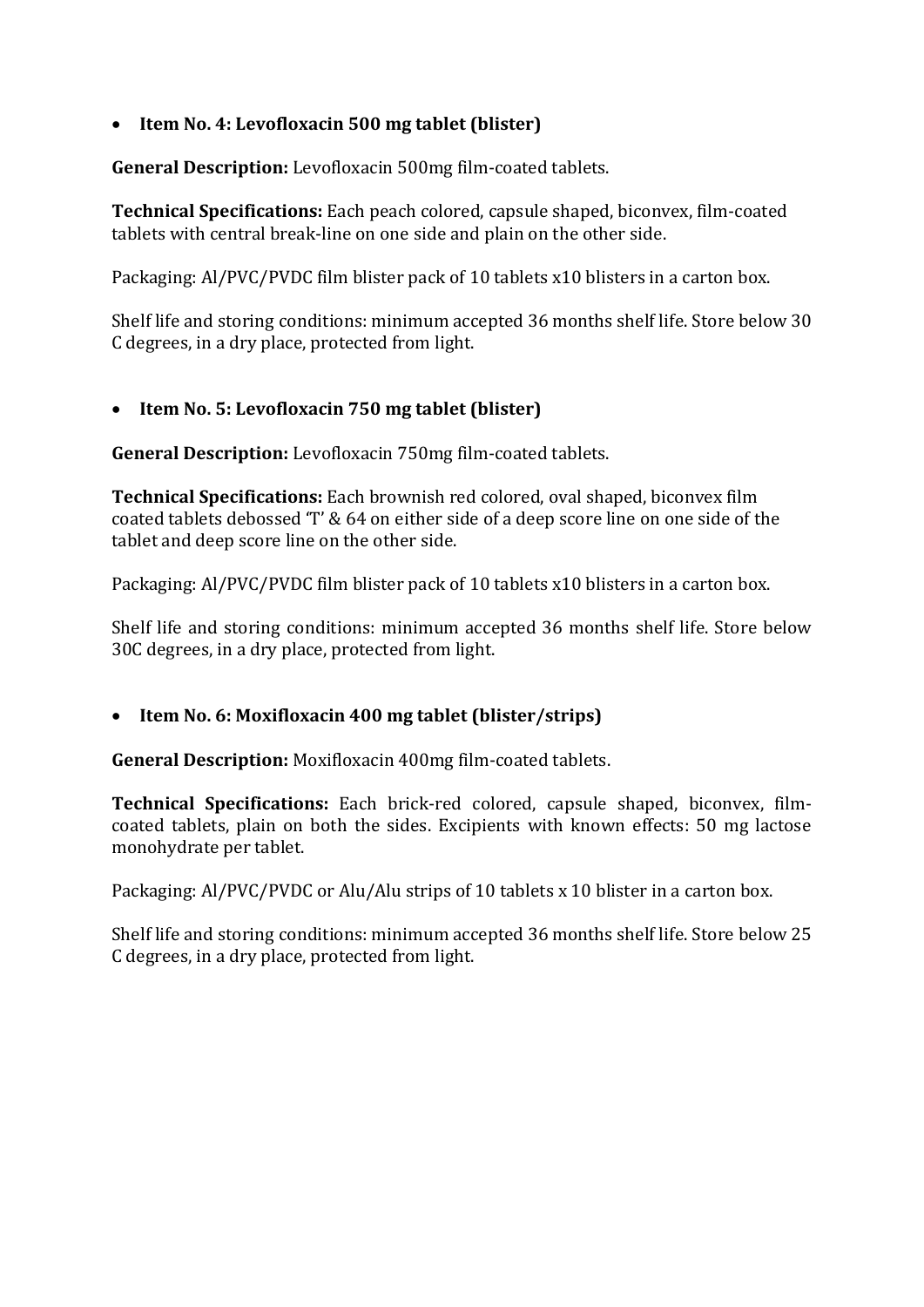# **SCHEDULE No. 2. Oral solid dosage forms: Bacteriostatic**

# **Item No. 1: Ethionamide 250 mg tablet (blister/strips)**

**General Description:** Ethionamide 250mg film-coated tablets.

**Technical Specifications:** Each orange coloured, circular, biconvex, film-coated tablets, plain on both sides.

Packaging: Al/PVC/PVDC and Alu/Alu strips of 10 tablets per blister in a carton box.

Shelf life and storing conditions: minimum accepted 36 months shelf life. Store below 30 C degrees, protected from light.

# **Item No. 2: Ethionamide 125 mg tablet (blister/strips)**

**General Description:** Ethionamide 125mg film-coated tablets.

**Technical Specifications:** Each yellow coloured, circular, biconvex, film-coated tablets, plain on both sides.

Packaging: Al/PVC/PVDC and Alu/Alu strips of 10 tablets per blister in a carton box.

Shelf life and storing conditions: minimum accepted 24 months shelf life. Store below 30 C degrees, protected from light.

# **Item No. 3: Prothionamide 250 mg tablet (blister)**

**General Description:** Prothionamide 250mg film-coated tablets.

**Technical Specifications:** Each orange coloured, circular, biconvex film coated tablet with score on one side and plain on other side or plain in both sides.

Packaging: Al/PVC/PVDC film blister of 10 tablets x 10 blisters in a carton box.

Shelf life and storing conditions: minimum accepted 36 months shelf life. Store below 30 C degrees, in a dry place, protected from light.

# **Item No. 4: Cycloserine 250 mg tablet (blister/strip**)

**General Description:** Cycloserine 250mg hard capsules.

**Technical Specifications:** Each hard capsule should contain Cycloserine 250mg.

Packaging: Al/PVC/PVDC or Alu/Alu strip of 10 capsules x 10 blisters in a carton box.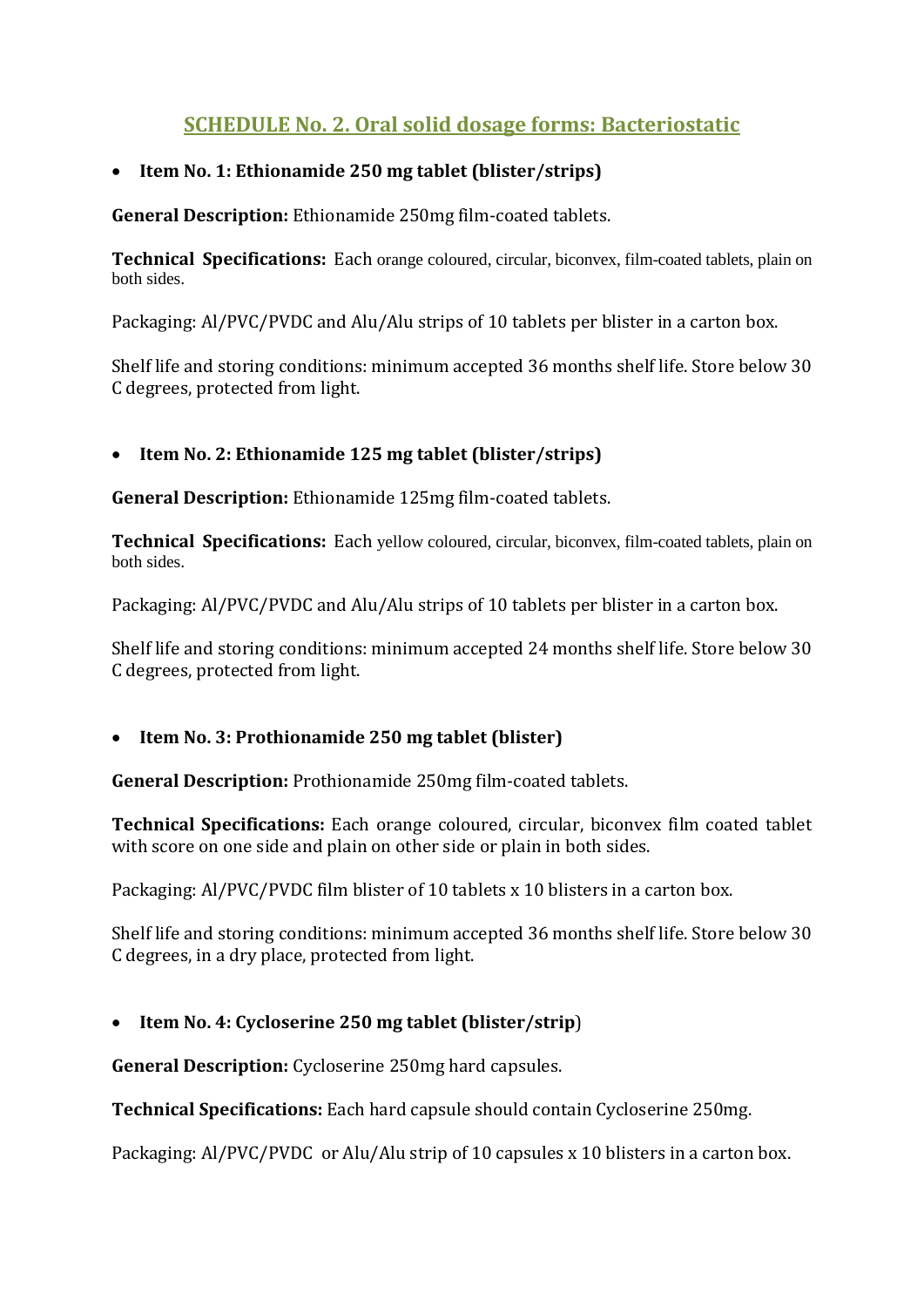Shelf life and storing conditions: minimum accepted shelf life 24 months. Store below 25 C degrees, in a dry place, protected from light.

# **Item No. 5: Cycloserine 250 mg capsule (loose)**

**General Description:** Cycloserine 250mg hard capsules.

**Technical Specifications:** Each hard capsule should contain Cycloserine 250mg.

Packaging: 40 or 50 capsules in LPDE bag placed in HDPE container (with a silica gel bag, sealed with aluminium tagger seal) and a screw cap.

Shelf life and storing conditions: minimum accepted shelf life 24 months. Store below 25 C degrees, in a dry place, protected from light.

# **Loose product will be ordered only in case of specific requirement by the client. No market share can be allocated for loose products.**

# **Item No. 6: PAS Acid granules (sachet)**

**General Description:** P-aminosalicylic acid (PAS) 4 g enteric coated delayed-release granules in sachets.

**Technical Specifications:** Each sachet should contain aminosalicylic acid 4 g.

Packaging: 30 Alu/PET/LLDPE sachets of 4 gr / 1 carton box.

Shelf life and storing conditions: minimum accepted shelf life 24 months. Store in a dry place below 25 °C, protect from light and humidity.

# **Item No. 7: PAS Sodium powder for oral solution (sachet)**

**General Description:** P-aminosalicylate sodium 5.52 g powder for oral solution.

**Technical Specifications:** Each laminated sachet should contains 5.52 g of aminosalicylic acid sodium salt dehydrate, which is equivalent to 4 g of aminosalicylic acid. Powder of almost white to cream colour. Nonuniformity of colour is allowed.

Packaging: Alu/PET/Alu/LLDPE laminated sachets in a carton box. The following quantities are preferable: 25 sachets in one carton box or; 30 sachets in one carton box

Shelf life and storing conditions: minimum accepted shelf life 36 months. Store below 25 C degrees, in a dry place, protected from light and humidity.

**Item No. 8: PAS Sodium enteric coated granules (container)**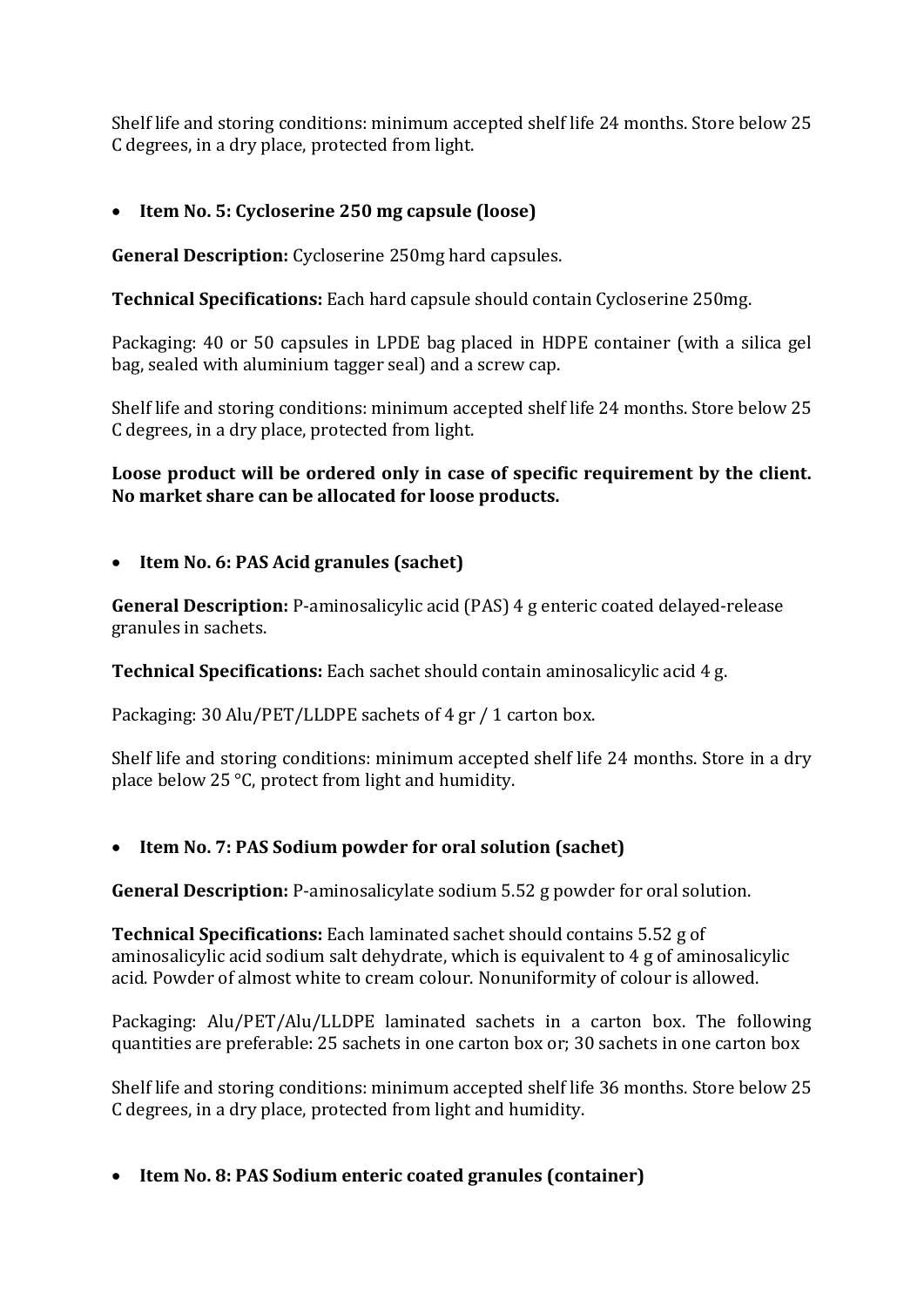**General Description:** P-aminosalicylate sodium enteric coated delayed-release granules 60% w/w, 100 g HDPE container.

**Technical Specifications:** Each container contains brick red coloured, Paminosalicylate sodium delayed-release granules 60% w/w, 100g (equivalent to 43.5 g p- aminosalicylic acid)

Packaging: 100g granules packed in LPDE bag and placed in a triple laminated Alu/PET/Alu sachet, which is further packed in HDPE container. The container includes 2 g measuring spoon (with 1 g markings) and an insert.

Shelf life and storing conditions: minimum accepted shelf life 36 months. Store below 25 C degrees, in a dry place, protected from light

# **Item No. 9: PAS Sodium enteric coated granules (sachet)**

**General Description:** P-aminosalicylate sodium enteric coated delayed-release granules 60% w/w, 9.2 g sachets.

**Technical Specifications:** Each sachet contains brick red coloured, P-aminosalicylate sodium delayed-release granules 60% w/w, 9.2 g sachets (equivalent to 4 g paminosalicylic acid)

Packaging: 9.2 g granules packed in a triple laminated PET/Alu/LLDPE sachet, such 30 sachets are contained in a box with leaflet.

Shelf life and storing conditions: minimum accepted shelf life 36 months. Store below 25 C degrees, in a dry place, protected from light.

#### **Item No. 10: Terizidone 250 mg capsule (blister)**

**General Description:** Terizidone 250 mg capsules

**Technical Specifications:** Each green, opaque hard capsule should contain Terizidone 250 mg.

Packaging: Al/PVC/PVDC blister pack of 10 hard capsules x 10 blister in a carton box or 50 capsules in HDPE container.

Shelf life and storing conditions: Minimum required 24 months. Store below 25 C degrees, in a dry place, protected from light.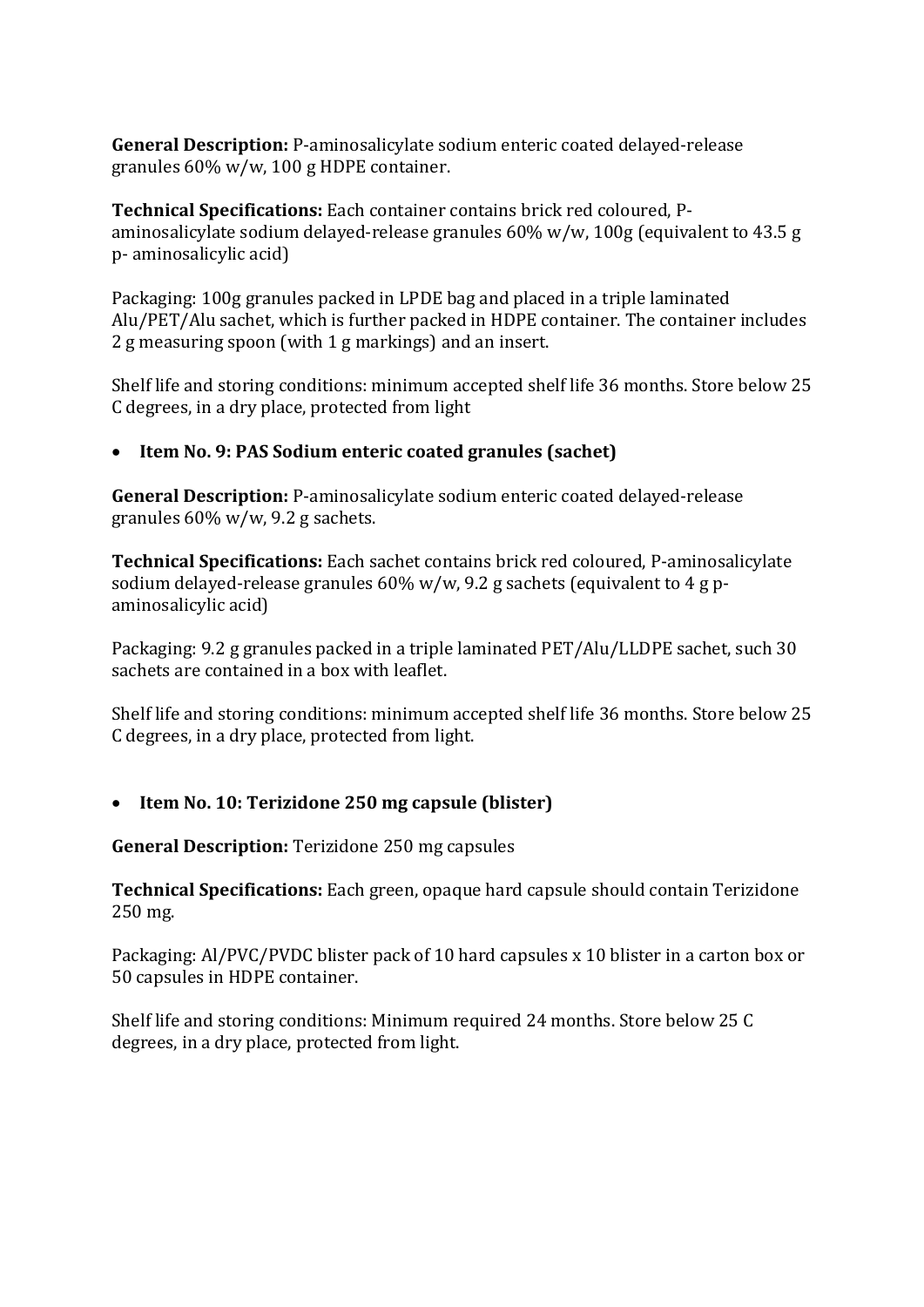# **SCHEDULE No.3: Parenteral/Injectable**

# **Item No. 1: Capreomycin 1 g powder for injection (vial)**

**General Description:** Capreomycin 1 g powder for injection.

**Technical Specifications:** Each glass vial should contain capreomycin sulphate equivalent to 1 g capreomycin (base).

Packaging: 1 vial in a carton box

Shelf life and storing conditions: Minimum required 24 months. Store below 30 C degrees, in a dry place, protected from light.

# **Item No. 2: Capreomycin 0.75 g powder for injection (vial)**

**General Description:** Capreomycin 0.75 g powder for injection.

**Technical Specifications:** Each glass vial should contain capreomycin sulphate equivalent to 0.75 g capreomycin (base).

Packaging: 1 vial in a carton box.

Shelf life and storing conditions: Minimum required 24 months. Store below 30 C degrees, in a dry place, protected from light

# **Item No. 3: Capreomycin 0.5 g powder for injection (vial)**

**General Description:** Capreomycin 0.5 g powder for injection.

**Technical Specifications:** Each amp should contain Capreomycin 0.5 g.

Packaging: 1 vial/ampoule in a carton box.

Shelf life and storing conditions: Minimum required 24 months. Store below 25 C degrees, in a dry place, protected from light.

# **Item No. 4: Kanamycin 1 g injectable solution (ampoule)**

**General Description:** Kanamycin 1 g solution for injection.

**Technical Specifications:** Each amp should contain kanamycin 1 gram as sulphate.

Packaging: 1, 10, 50, 100, 240 ampoules in a carton box.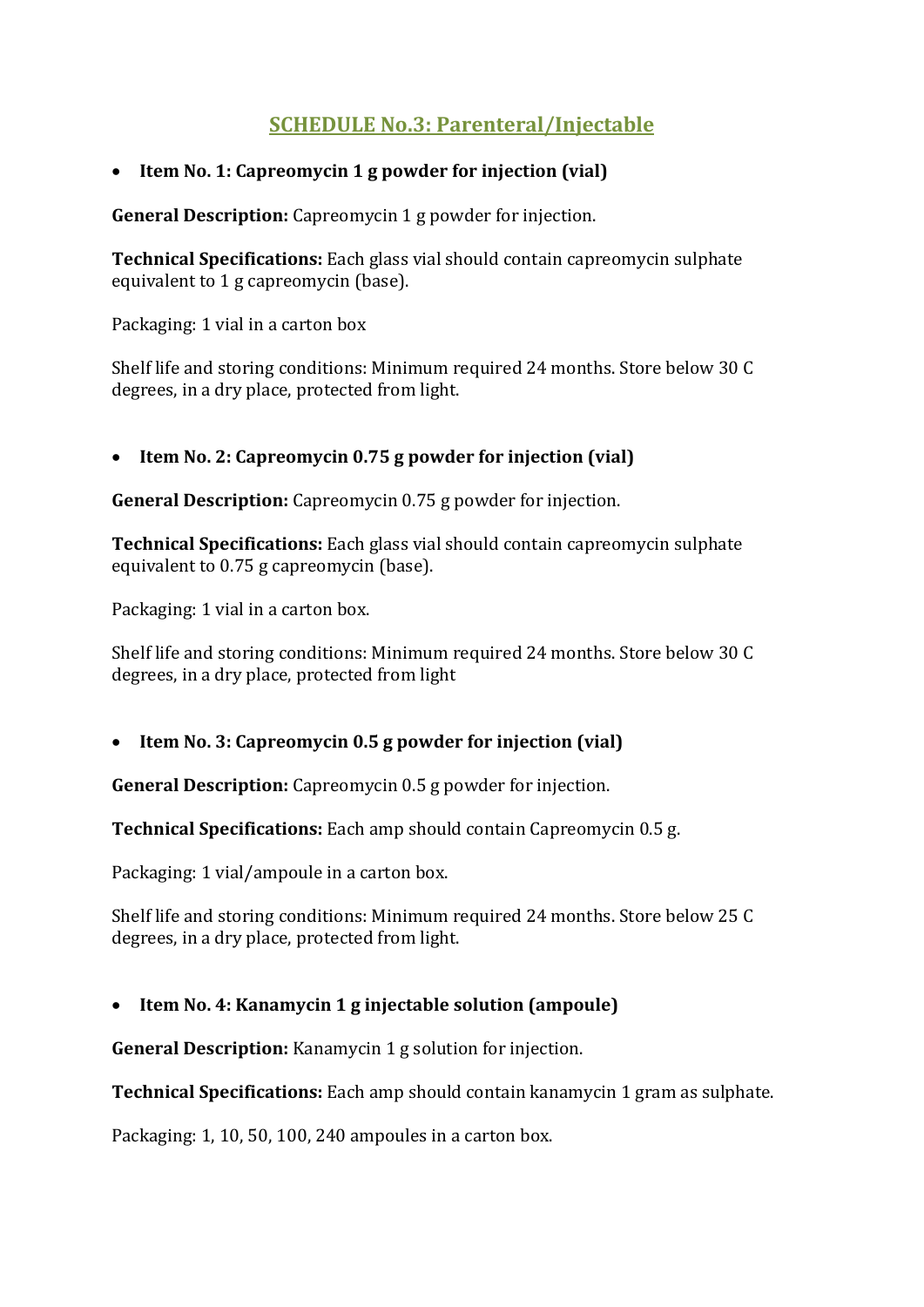Shelf life and storing conditions: Minimum required 24 months. Store below 25 C degrees, in a dry place, protected from light.

# **Item No. 5: Kanamycin 1 g powder for injection (vial)**

**General Description:** Kanamycin 1 g powder for solution with / or without water for injection.

**Technical Specifications:** Each vial should contain kanamycin 1 gram powder as sulphate.

Packaging: 10, 50, 100 vials/ampoules in a carton box.

Shelf life and storing conditions: Minimum required 36 months. Store below 25 C degrees, in a dry place, protected from light.

# **Item No. 6: Kanamycin 0.5 g solution for injection (ampoule)**

**General Description:** Kanamycin 0.5 g solution for injection.

**Technical Specifications:** Each amp should contain 0.5 g kanamycin monosulphate.

Packaging: 1 or 10 ampoules in a carton, 240 per carton box.

Shelf life and storing conditions: Minimum required 24 months. Store below 30 C degrees, in a dry place, protected from light.

# **Item No.7: Amikacin 500mg/2ml solution (ampoule)**

**General Description:** Amikacin 500mg solution for injection (2 ml)

**Technical Specifications:** Each amp should contain 667.4 mg amikacin sulphate equivalent to 500mg amikacin.

Packaging: 10, 20, 50 or 100 vials/ampoules in a carton box

Shelf life and storing conditions: minimum accepted shelf life 24 months. Store below 30 C degrees, in a dry place, protected from light.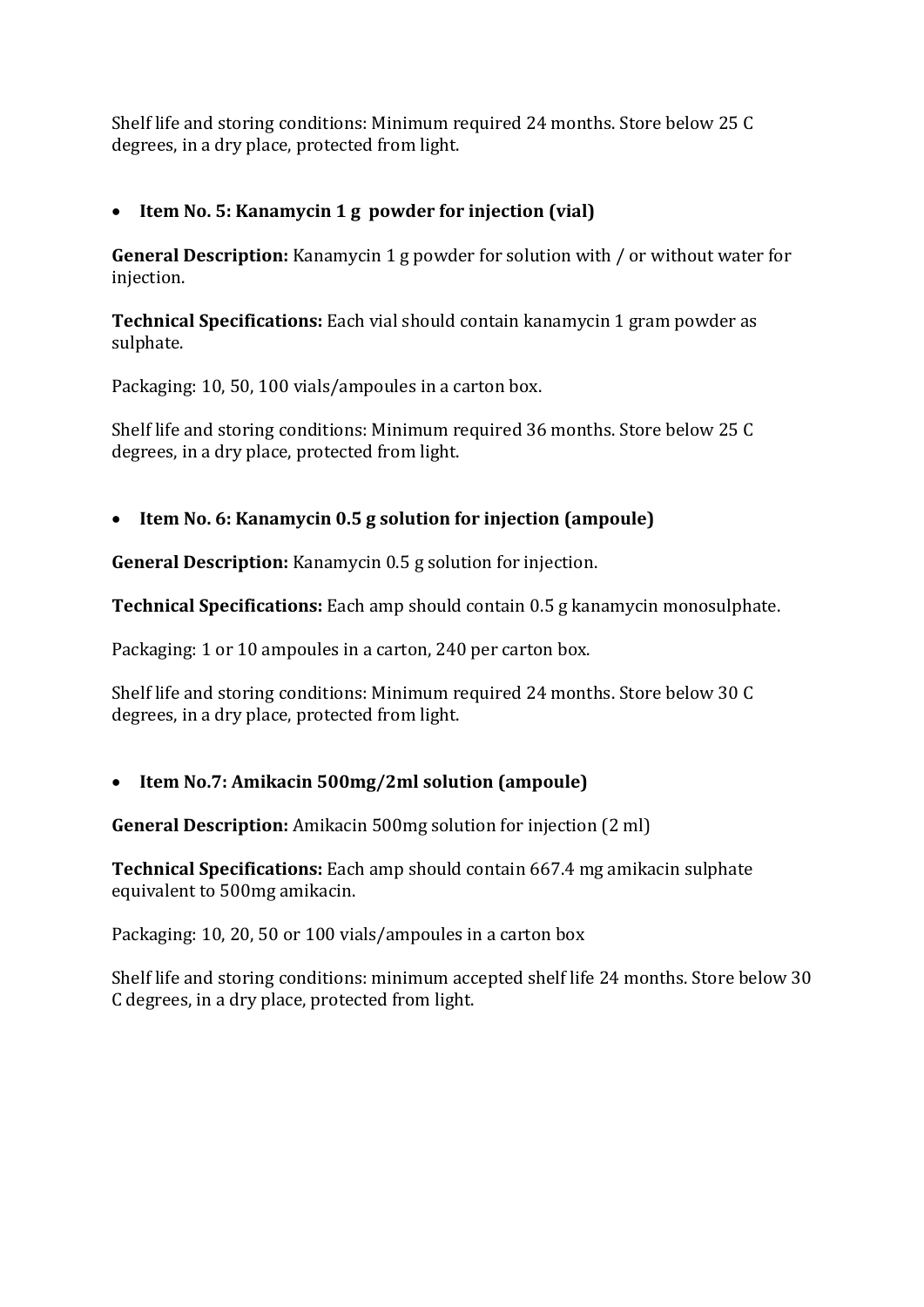# **SCHEDULE No.4: Oral solid dosage forms: Group V medicines**

# **Item No. 1: Amoxicillin/Clavulanic 875 + 125 mg tablet (blister)**

**General Description:** Amoxicillin Clavunalate 875+ 125 mg coated tablets

**Technical Specifications:** Each tablet should contain 1004 mg Amoxicillin Trihydrate equivalent to Amoxicillin base 875 mg + 297.8 mg Clavunalate potassium equivalent to clavulanic acid 125.0 mg.

Packaging: Al/PVC/PVDC film blister pack 10 tablets per blister /1 carton box

Shelf life and storing conditions: minimum accepted shelf life 36 months. Store below 30 C degrees, in a dry place, protected from light,

# **Item No. 2: Amoxicillin/Clavulanic 500 +125 mg tablet (blister)**

**General Description:** Amoxicillin Clavunalate 500+ 125 mg coated tablets

**Technical Specifications:** Each tablet should contain 574 mg Amoxicillin Trihydrate equivalent to Amoxicillin base 500 mg and 297.8 mg Clavunalate potassium equivalent to clavulanic acid 125 mg.

Packaging: Al/PVC/PVDC film blister pack of 10 tablets / 1 carton box.

Shelf life and storing conditions: minimum accepted shelf life 36 months. Store below 30 C degrees, in a dry place, protected from light,

**Item No. 3: Amoxicillin /Clavulanic 250 +125 mg tablet (blister)**

**General Description:** Amoxicillin Clavunalate **2**50+ 125 mg coated tablets

**Technical Specifications:** Each tablet should contain 287 mg Amoxicillin Trihydrate equivalent to Amoxicillin base 250 mg and 297.8 mg Potassium Clavulanatec equivalent to clavulanic acid 125 mg.

Packaging: Al/PVC/PVDC blister pack of 10 tablets / 1 carton box.

Shelf life and storing conditions: minimum accepted shelf life 36 months. Do not store above 25º C degrees, keep in a dry place and protect from light.

#### **Item No. 4: Amoxicillin/Clavulanic 250+ 62.5 mg powder for oral suspension (bottle)**

**General Description:** Powder for oral suspension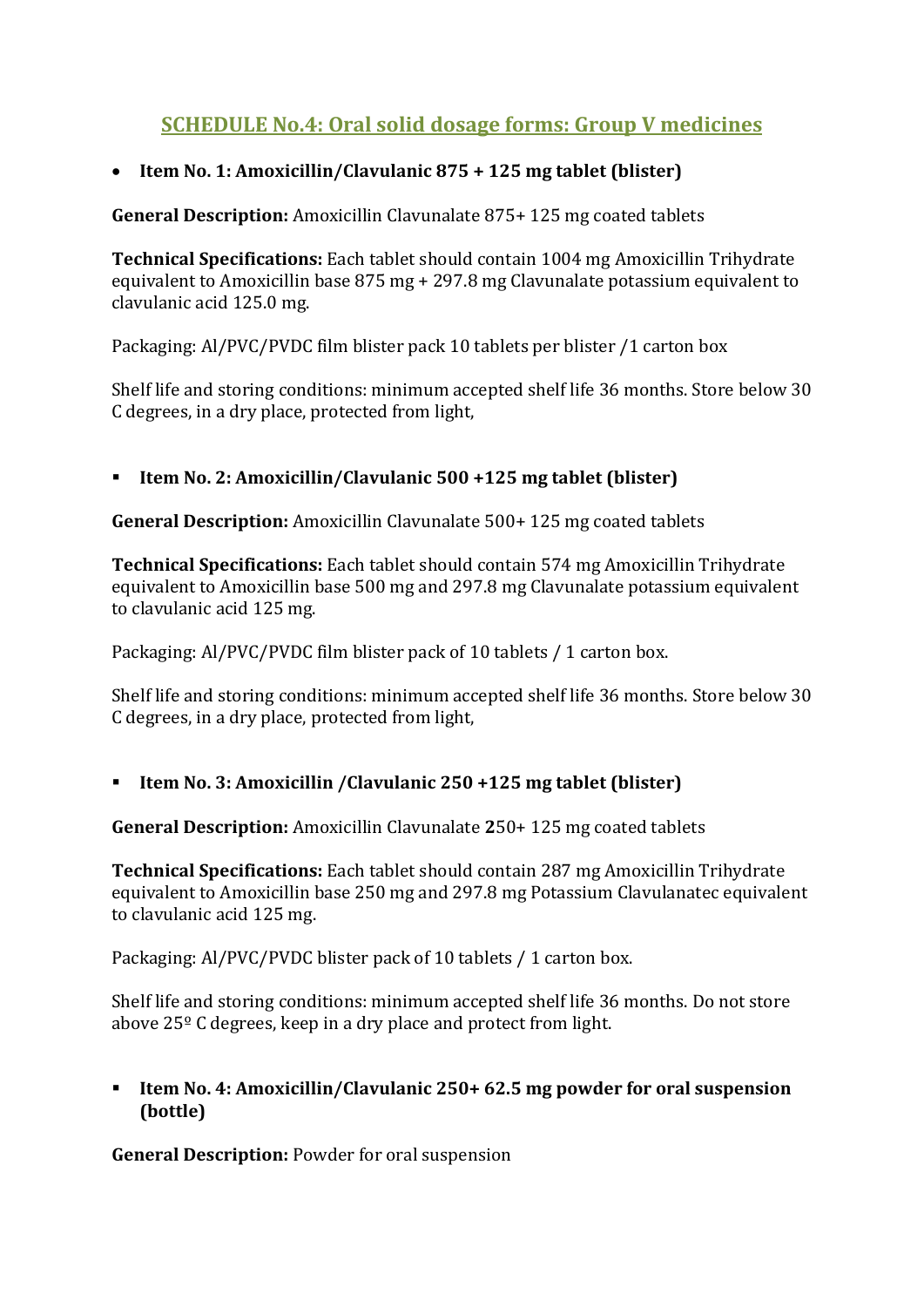**Technical Specifications:** 250 mg/62.5 per 5 ml powder for oral suspension. White to off-white powder for reconstitution with water. Each 5 ml of reconstituted suspension contains 287 mg Amoxicillin Trihydrate equivalent to 250 mg of amoxicillin base and 74.40 mg potassium clavunalate equivalent to 62.5 mg of clavulanic acid.

Packaging**:** Glass bottles with aluminium screw caps or a ROPP, internally lacquered closure, containing a Polymer (PVC) liner, containing powder for reconstitution to 100ml.

**Shelf life and storing conditions:** minimum accepted shelf life 24 months. Do not store above 25º C degrees; store in original container to protect from moisture.

#### **Item No. 5: Amoxicillin/Clavulanic 125+31.25 mg powder for oral suspension (bottle)**

# **General Description:** Powder for oral suspension

**Technical Specifications:** 125 mg/31.25 per 5 ml powder for oral suspension. White to off-white powder for reconstitution with water. Each 5 ml of reconstituted suspension contains Amoxicillin Trihydrate equivalent to 125 mg of amoxicillin base and 37.20 mg potassium clavunalate equivalent to 31.25 mg of clavulanic acid.

Packaging**:** Glass bottles with aluminium screw caps or a ROPP, internally lacquered closure, containing a Polymer (PVC) liner, containing powder for reconstitution to 100ml.

Shelf life and storing conditions**:** minimum accepted shelf life 24 months. Do not store above 25º C degrees; store in original container to protect from moisture.

# **Item No. 6: Clarithromycin 250 mg tablet (blister)**

**General Description:** Clarithromycin 250 mg coated tablets

**Technical Specifications:** Each tablet should contained clarithromycin 500 mg f

**Packaging**: Al/PVC/PVDC film blister pack of 10 tablets per blister /1 carton box

Shelf life and storing conditions: minimum accepted shelf life 24 months. Store below 30 C degrees, in a dry place, protected from light.

# **Item No. 7: Clarithromycin 500 mg tablet (blister)**

**General Description:** Clarithromycin 500 coated tablets

**Technical Specifications:** Each tablet should contain clarithromycin 500 mg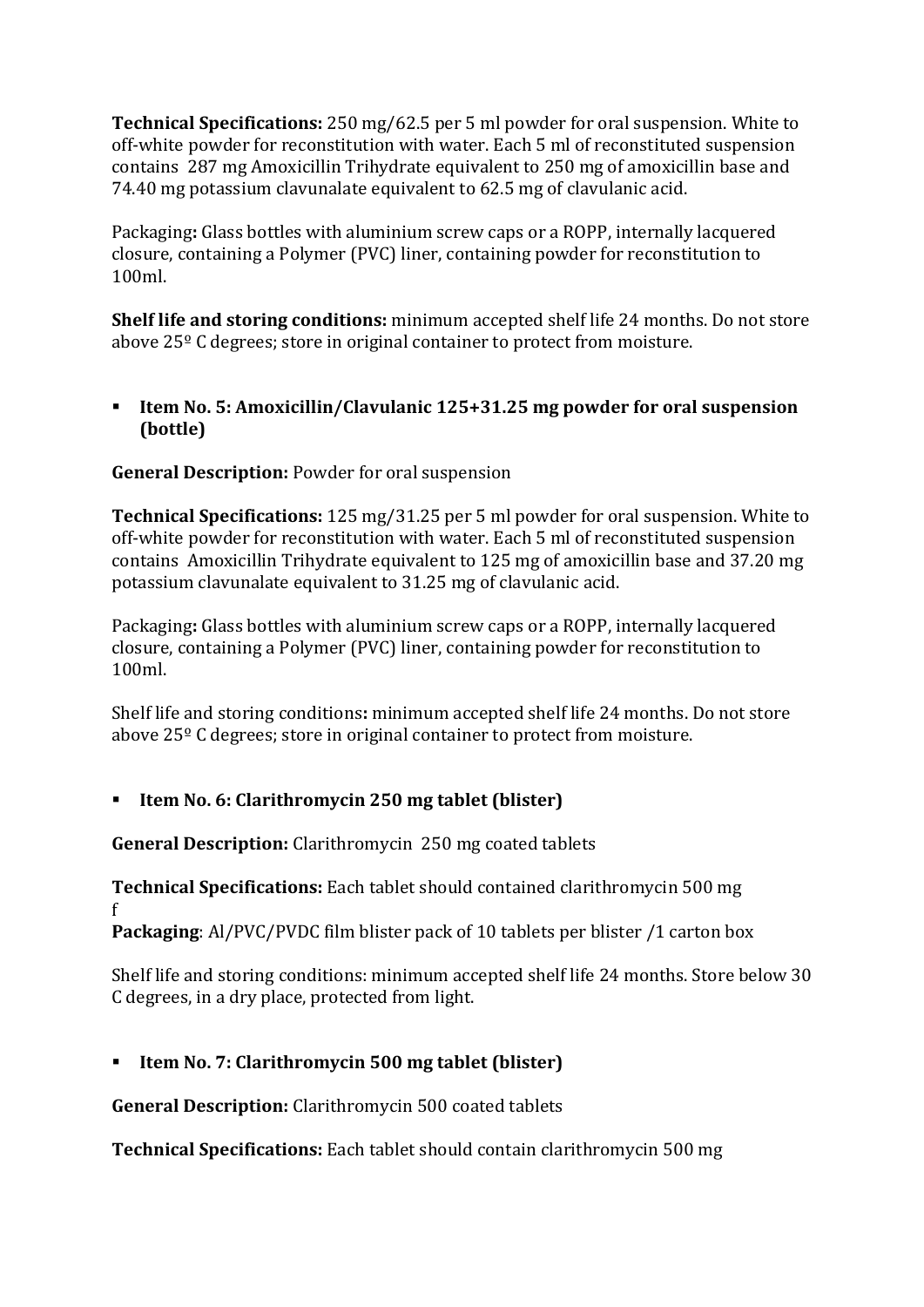# **Packaging**: Al/PVC/PVDC film blister pack of 10 tablets per blister /1 carton box

Shelf life and storing conditions: minimum accepted shelf life 24 months. Store below 30 C degrees, in a dry place, protected from light.

 **Item No. 8: Imipenem / Cilastatin 500 mg + 500 mg injectable –powder for solution for IV (vial)**

**General Description:** Imipenem / Cilastatin 500 mg + 500 mg powder for solution for IV infusion

**Technical Specifications:** Each vial/amp should contain 500 mg of Imipenem monohydrate and 500 mg of Cilastatin sodium.

Packing: 1, 10, 20, 50, 100 vials in a carton box

Shelf life and storing conditions: minimum accepted shelf life 36 months. Store below 30 C degrees, in a dry place, protected from light.

**Item No. 9: Meropenem 1g injectable –powder for solution for IV (vial)**

**General Description**: Meropenem 1g powder for solution for IV infusion.

**Technical Specifications**: Each vial should contain 1g white to pale yellow crystalline powder.

Packing: 1, 10, 20, 50, 100 vials in a carton box

Shelf life and storing conditions: minimum accepted shelf life 36 months. Store below 30 C degrees, in a dry place, protected from light.

#### **Item No. 10: Linezolid 600 mg tablet (blister)**

**General Description:** Linezolid 600 mg coated tablets

**Technical Specifications:** Each white to off-white oval/capsule shaped, coated tablet with or without score line should contain linezolid 600 mg.

Packaging: Al/PVC/PVDC film blister pack of 10 tablets per blister /1 carton box;

Shelf life and storing conditions: minimum accepted shelf life 24 months. Do not store above 30º C degrees, keep it in a dry place, protected from light.

**Item No. 11: Clofazimine 100 mg capsule (bottle/blister)**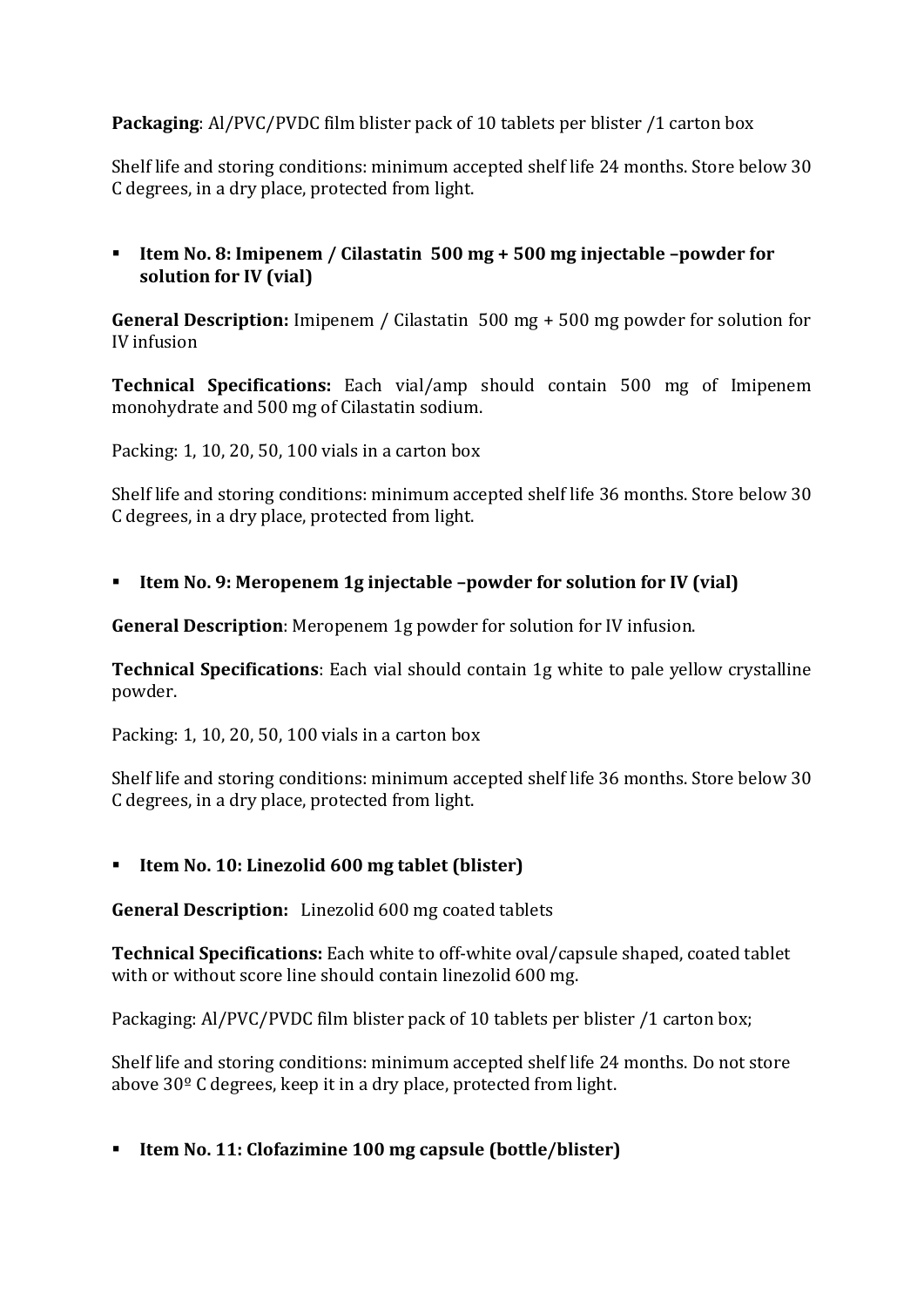# **General Description:** Clofazimine 100 mg capsule

**Technical Specifications:** Each soft capsule contains 100mg micronized clofazimine.

Packaging: Al/PVC/PVDC film blister pack of 10 tablets per blister /1 carton box or 100 capsules per HPDE bottle;

Shelf life and storing conditions: minimum accepted shelf life 24 months. Do not store above 30º C degrees, keep it in a dry place, protected from light.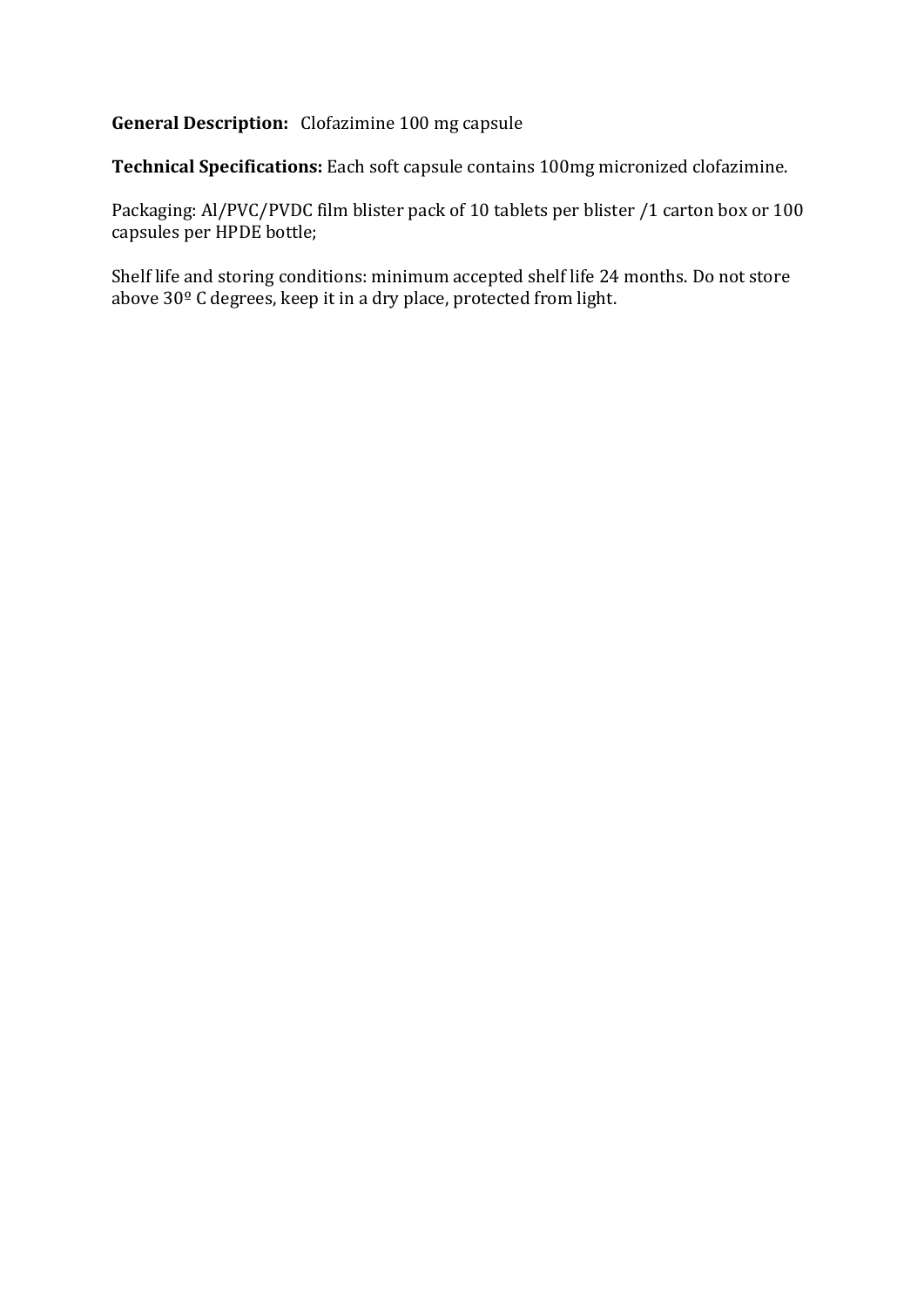# **SCHEDULE No. 5. Oral solid dosage forms: other medicines**

# **Item No. 1 Pyrazinamide 750mg tablets (blister)**

**General Description:** Pyrazinamide 750mg coated tablets.

**Technical Specifications:** Each biconvex un/coated tablet should contain Pyrazinamide 750 mg, scored with central break-line on one side and plain on other side or unscored and plain in both sides.

Packaging: Al/PVC/PVDC film blister pack of 10 tablets in a carton box.

Shelf life and storing conditions: minimum accepted 36 months shelf life. Store below 30C degrees, in a dry place, protected from light.

# **Item No. 2 Pyrazinamide 500mg tablets (blister)**

**General Description:** Pyrazinamide 500mg un/coated tablets.

**Technical Specifications:** Each white un/coated tablet should contain Pyrazinamide 500 mg, scored with central break-line on one side and plain on other side or unscored and plain in both sides.

Packaging: Alu/PVC/PVDC film blister pack of 28 tablet or 10 tablet per blister per pack/ 10 or 24 in a carton box.

Shelf life and storing conditions: minimum accepted 48 months shelf life. Store below 30C degrees, in a dry place, protected from light.

# **Item No. 3 Ethambutol 600mg tablets (blister)**

**General Description:** Ethambutol 600mg film coated tablets.

**Technical Specifications:** Each white, capsule shaped, biconvex coated tablet should contain Ethambutol 600 mg, with plain surface on both sides.

Packaging: Al/PVC/PVDC film blister pack of 10 tablets per blister in a carton box.

Shelf life and storing conditions: minimum accepted 36 months shelf life. Store below 30C degrees, in a dry place, protected from light

# **Item No. 4 Ethambutol 800mg tablets (blister)**

**General Description:** Ethambutol 800mg film coated tablets.